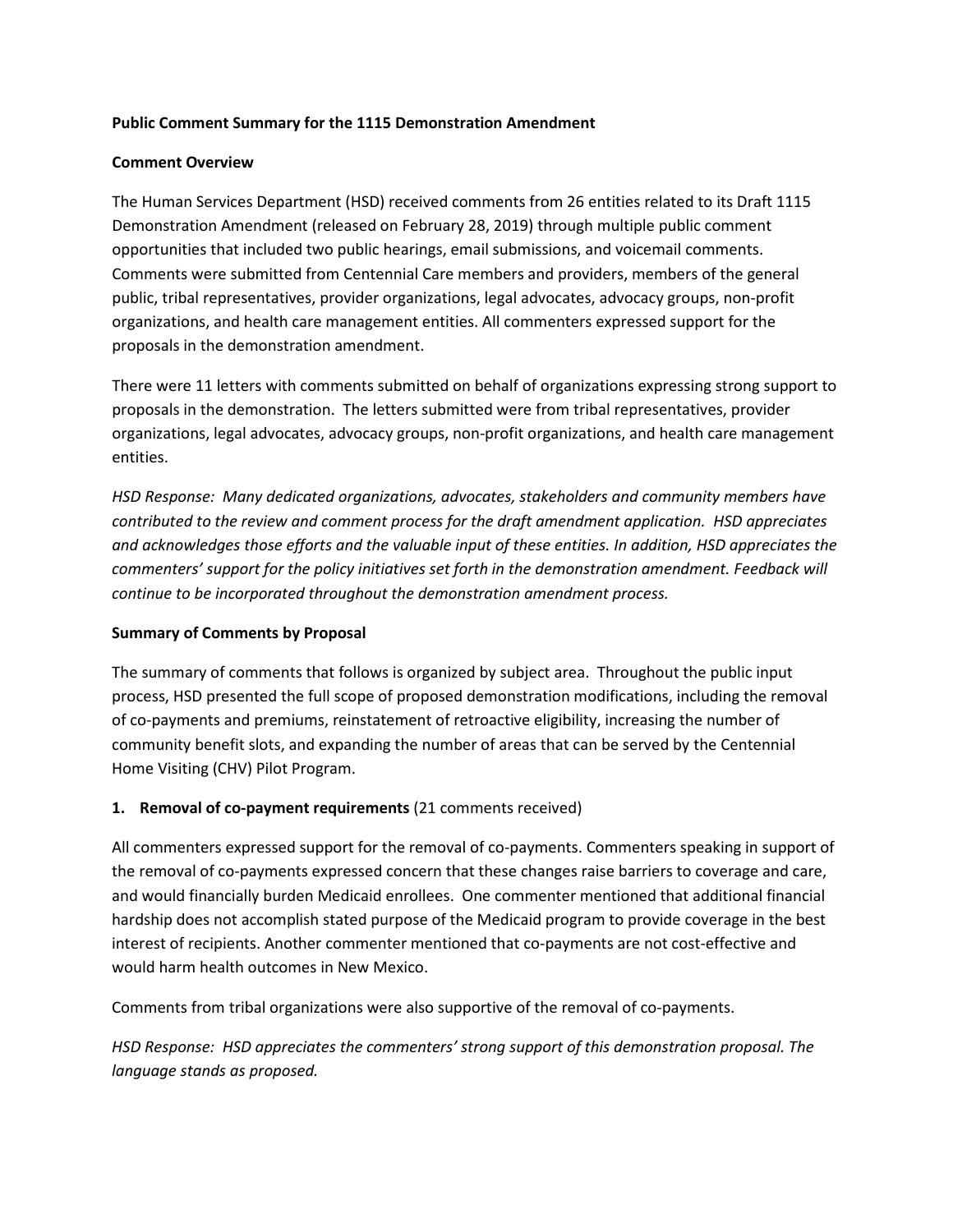## **2. Removal of premium requirements** (21 comments)

All commenters expressed support for the removal of premiums. Commenters speaking in support of the removal of premiums expressed concern that any imposition of even modest premium amounts for patients at low income levels will likely cause increased churn in the Medicaid population, resulting in patients accessing services more episodically, at risk to their own health and at higher more expensive levels of care. Another commenter mentioned that when financial barriers are put between Medicaid beneficiaries and the services and medications they need, it can lead to foregoing needed care and financial insecurity.

Comments from tribal organizations were also supportive of the removal of premiums.

*HSD Response: HSD appreciates the commenters' strong support of this demonstration proposal. The language stands as proposed.* 

## **3. Reinstate Retroactive Eligibility** (17 comments)

All commenters expressed support for the reinstatement of retroactive eligibility. Commenters speaking in support of this proposal expressed concern that Medicaid is a vital safety net for families in poverty and on the brink of poverty. Many commenters mentioned that retroactive eligibility protects people and providers from financial harm by ensuring that medical bills are paid, even while an application for Medicaid is pending.

Comments from tribal organizations were also supportive of reinstating retroactive eligibility.

*HSD Response: HSD appreciates the commenters' strong support of this demonstration proposal. The language stands as proposed.* 

### **4. Increase the number of Community Benefit slots by 1,500** (14 comments)

All commenters expressed support for increasing the number of community benefit slots by 1,500. Many commenters noted that these slots will allow HSD to continue providing Community Benefit services to individuals who lose Medicaid due to age or other factors, to assist in transitioning members to nursing facilities if it becomes necessary to do so, and to add new members receiving long-term supports in their communities.

Comments from tribal organizations were also supportive of this increase.

*HSD Response: HSD appreciates the commenters' strong support of this demonstration proposal. The language stands as proposed.*